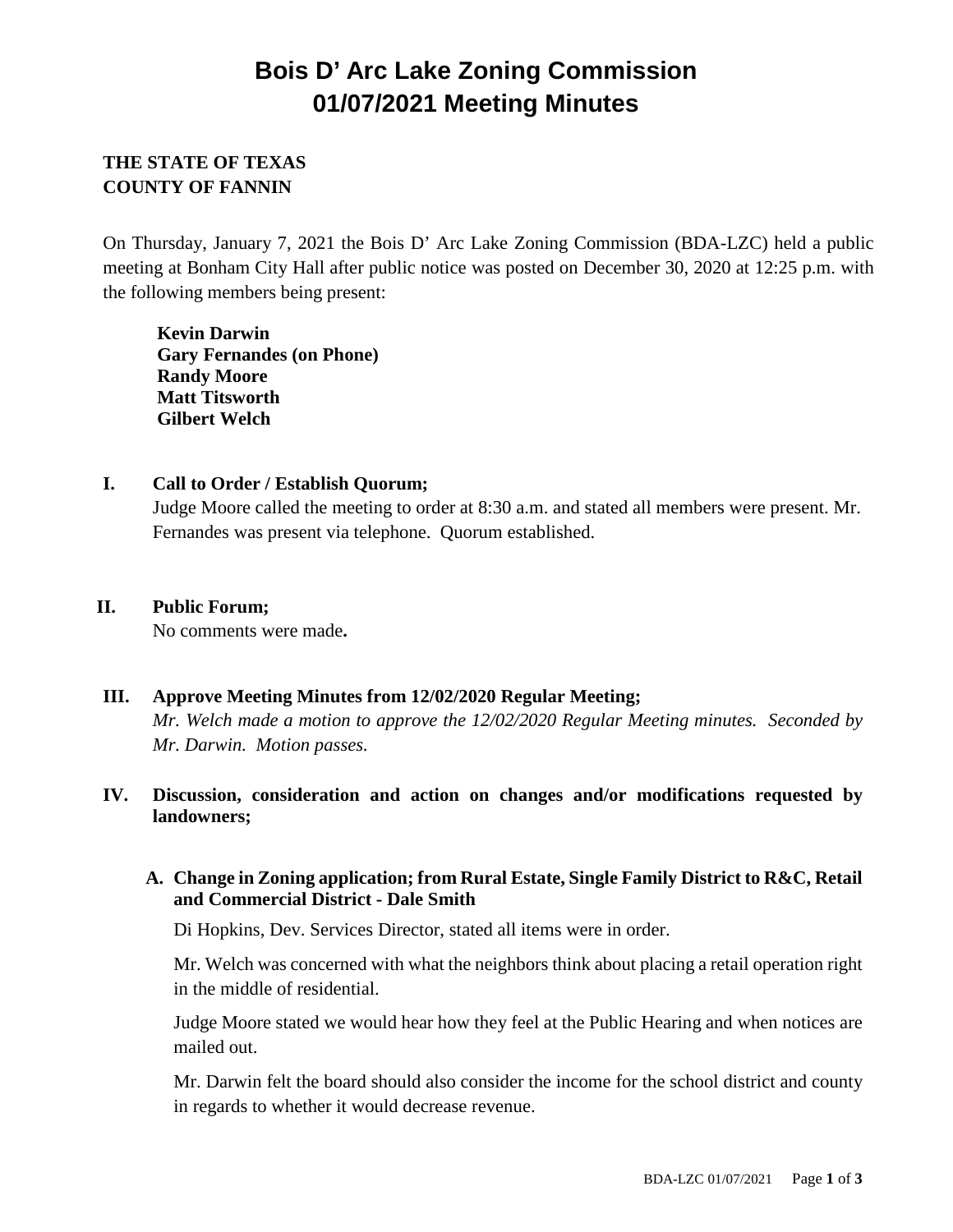Mr. Fernandes asked what are the specifics? RV definition? How long will they stay? Will it turn into a mobile home park after being stated it will be an RV park? Will there be a maximum time on how long someone will stay in that location?

Mr. Titsworth said there were a lot like that at the multipurpose complex – many have been at the RV park for over a year.

Mr. Dale Smith stated his plan for the RV Park is primarily to provide a temporary place for hunting, fishing, etcetera while the season is in swing. Short-term recreational accommodations.

The definition of an RV was read (p. 107 of the zoning regulations)

Mr. Newt Cunningham stated what needs to be done is looking at the change in zoning application in regards to the Comprehensive Plan that was approved.

The Comprehensive Plan is currently in the process of being updated to show change in zonings that have been made. The double jurisdiction areas (city and county) will also have to be considered when updating the Plan.

*Mr. Welch motioned to proceed with the process of sending notices to landowners, set a public hearing for February 4, 2021 at 8:30 am and send notice to the newspaper. Seconded by Mr. Titsworth. Motion passes.* 

# **V. Discussion regarding Change in Zoning from Agriculture to Rural Estate, Single Family District – Jim Ashmore**

Mr. Jim and Karen Ashmore were told by their Commissioner that they would need to approach the Lake Zoning Commission regarding taking one lot and dividing it into two lots. Their concern is having room for the septic systems.

When asked, the Ashmores said they did have a 99-year lease with the City of Bonham for their land. Much discussion ensued, and it was determined that the first step would be to visit with Di Hopkins to see if they are actually in the 5,000' buffer for Bois d'Arc Lake and proceed from there.

It was discovered that a large boat storage facility is already nearing completion within the buffer zone and it was not brought to the attention of the county. All permits were granted through the city.

There definitely needs to be discussion regarding the double jurisdiction. Some areas on the Comprehensive Plan are marked as residential or agriculture, but the city of Bonham has them denoted as commercial. Mr. Harrison of Freese and Nichols agrees that the City owned property should be carved out of the Comprehensive Plan.

Mr. Welch feels the owners of the boat storage facility need to come before the Lake Zoning Commission just so that we cross our Ts and dot our I's. He has no problem approving.